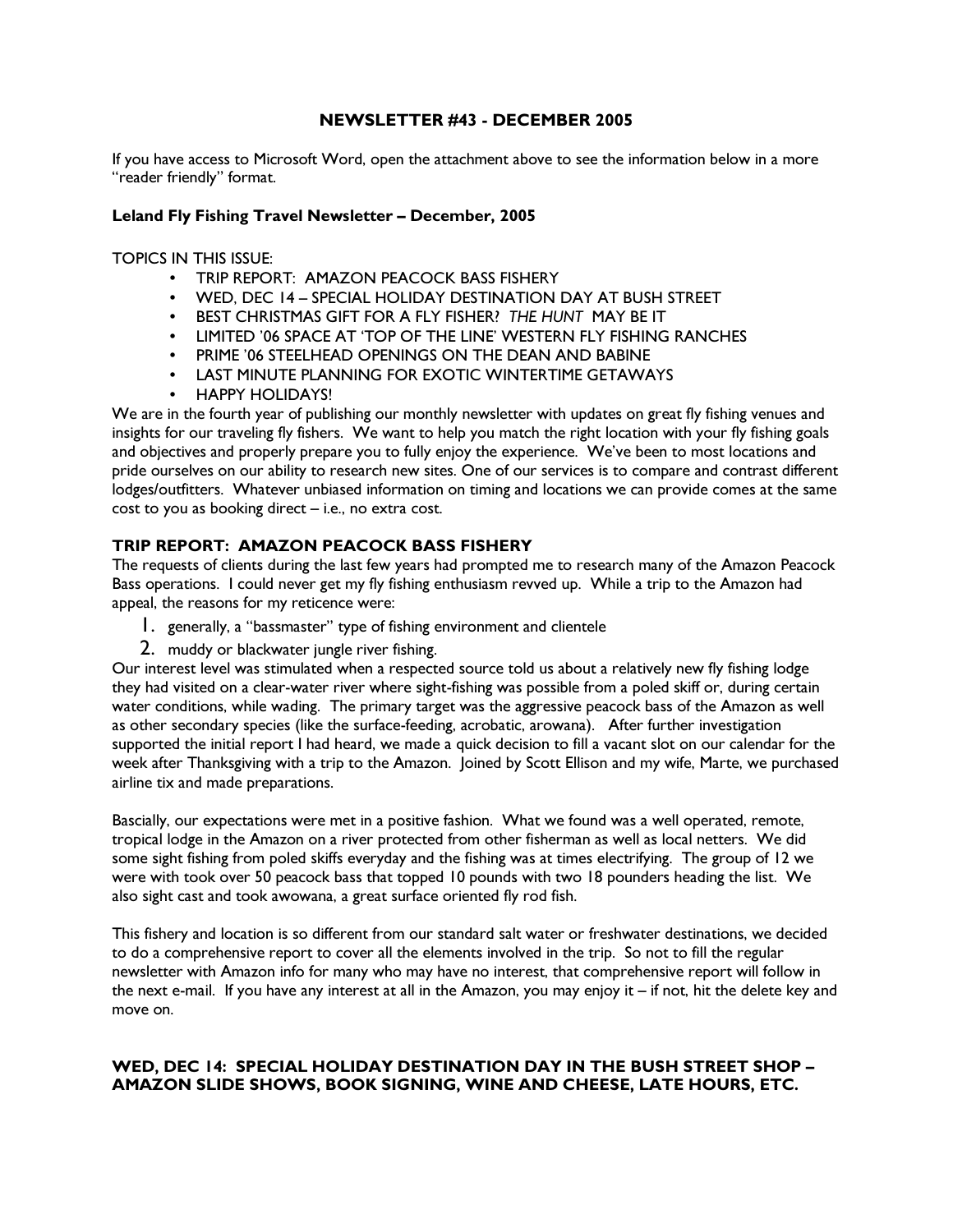I'll be in the Bush Street shop next Wednesday, December 14 for a special holiday Destination Day. The shop will remain open til 8:00 with wine and cheese spread available starting at 5:00. There will be two scheduled slide presentations on our recent Amazon trip at 12:30 and 5:00.

I'll have with me some enlargements of photos from THE HUNT and will be honored to sign any copies of the book.

We'll also have slide shows available on a variety of destinations including our New Zealand tour, Patagonia, Labrador Brook Trout, Alaska, and Belize and all the saltwater destinations. If you'd like to get together and view slides and discuss different possibilities, it's best to set an appointment so I will have time set aside for you and won't have you waiting when you come in. Just hit "reply" and let me know what you'd like to view/discuss and we'll share some fly fishing excitement together.

If possible, make some time available to come in and say "hi."

### BEST CHRISTMAS GIFT FOR A FLY FISHER? THE HUNT MAY BE IT

Our iust published new book, THE HUNT, captures the essence, in both photo and story, of stalking the world's great gamefish with a fly rod. Reviews have called it "..one of the great fly fishing classics of all time…" and "…the finest collection of fly fishing photos ever…" Most of all, it's a "fun read," a book that's enjoyable just to pick up and thumb through. We're very excited by the enthusiastic responses from everyone who's seen a copy.

Winston Moore, one of the legendary figures in the realm of fly fishing, flatteredTHE HUNT when he submitted, with his order for two cases to use for Christmas gifts, a note that stated in part: "I'M 81 YEARS OLD AND I'VE READ EVERY FISHING BOOK THAT LOOKED WORTHWHILE TO ME. HOWEVER, I'VE NEVER IN ALL THAT TIME SEEN ANYTHING AS PROFOUNDLY SPECIAL AS THE HUNT! IT IS AN ABSOLUTE MASTERPIECE!

I'M SURE THAT EVERY READER COULD, AND PROBABLY WILL, SPEND MANY HOURS READING/VIEWING THE BOOK AND THOSE FANTASTIC PHOTOGRAPHS OVER AND OVER AGAIN THRU A LIFETIME, NEVER EVER HAVING DIGESTED ALL OF IT OR GROWING TIRED OF IT.

THE HUNT CERTAINLY TOPS ANYTHING I'VE COME ACROSS IN THESE 81 YEARS. WARM REGARDS, WINSTON MOORE

THE HUNT sells for \$45 and is available at www.ffhunt.com

#### LIMITED '06 SPACE AT 'TOP OF THE LINE' WESTERN FLY FISHING RANCHES

Private fly fishing ranches in the west provide a wonderful, high-end, fly fishing experience for both newcomers and veterans alike. The norm is large average size fish, private waters, beautiful streams, and outstanding western cuisine. However, they are getting hard to find. One of the favorites of many of our clients over the years was Elk Creek Lodge, but ECL has just announced they are going entirely private. Another new one on the scene, Val Kilmer's Pecos River Ranch in northern New Mexico, is undergoing some changes also and part of the property is going to be sold. As of now, it's unclear how these changes will affect the private waters fishery on the Pecos.

All of this puts extra pressure for space on what may be the Rockies best private fly fishing operation, Three Forks Ranch. We are currently holding some dates in early July, August, and September that will have to be released soon if not booked. If you have an interest and would like more information, let us know.

## PRIME '06 STEELHEAD OPENINGS ON THE DEAN AND BABINE